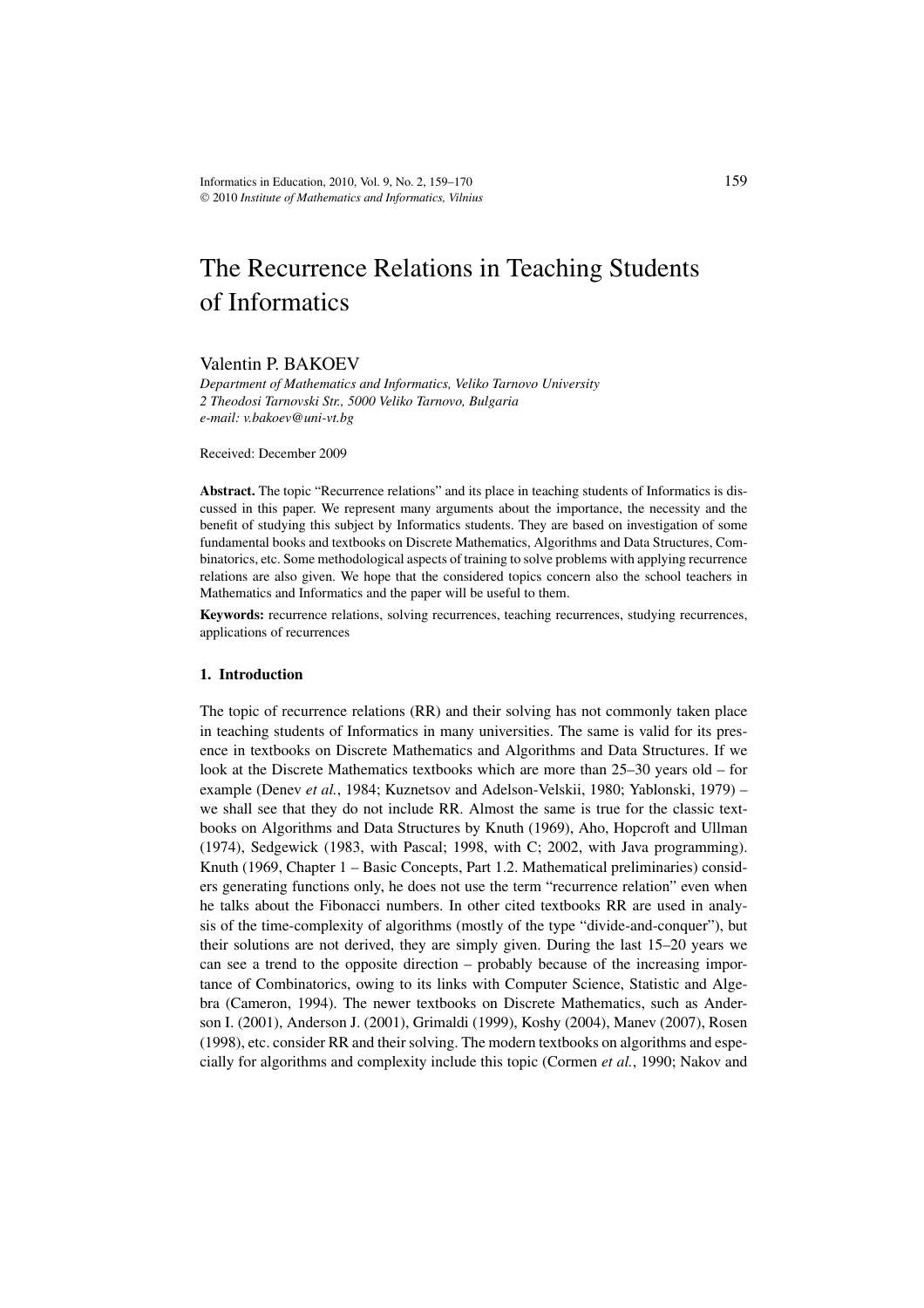Dobrikov, 2005; Wilf, 1994). Nevertheless there are enough counter examples (Akimov, 2001; Erusalimski, 2001; Garnier and Taylor, 2002). In the last editions of the textbooks by Sedgewick (1998, 2002) the recurrences, used in analysis of time-complexities of algorithms are not solved, their solutions are simply given again. Maybe this is one of the reasons for some professors to underrate the topic of RR and to omit it in their lectures. Other reasons known to us are:

- the politic and the corresponding curriculum in some universities are oriented to practice. Their students obtain mostly practical knowledge and skills (for almost anything that the job market needs), instead of "unnecessary" theoretical knowledge. Such politic is attractive for many students, especially when they choose university or subjects in the first terms of their study;
- the coverage time for Discrete Mathematics (Discrete Structures) course is insufficient, or the professors pay more attention to other, "more important" topics. Often such lecturers do not realize the basic role and the importance of RR for some subsequent courses, the applications of RR in many other subjects, the relations between them, etc.

In this paper we discuss the reasons why it is important and necessary for the students of Informatics to study RR, their solving, applications and usage. In Section 2 we just summarize the basic definitions and methods for solving RR, since this is not the main goal of the paper – there are many excellent textbooks for this purpose and we mention some of them. In Section 3 we argue for the necessity of studying RR from the Informatics students. We point at some facts and arguments in this direction. In Section 4 we represent some specific methodological aspects of the training in this area.

# **2. Recurrence Relations**

Here we just recall some basic notions and facts about RR and their solving. Generally said, a *recurrence relation*, or simply *recurrence*, for the sequence  $\{a_n\}$  $a_0, a_1, \ldots, a_n, \ldots$  is an equation, which relates the *n*th term  $a_n$  to certain of the preceding terms  $a_i$ ,  $i < n$ , for all integers  $n \ge n_0$ , where the integer  $n_0 > 0$ . The recurrence relation is called *linear*, if it expresses  $a_n$  as a linear function of fixed previous terms, otherwise it is called *nonlinear*. More precisely:

DEFINITION 1. A  $k$ th order linear recurrence relation with constant coefficients is an equation of the form

$$
a_n + c_1 a_{n-1} + c_2 a_{n-2} + \ldots + c_k a_{n-k} = f(n), \quad n \geq k,
$$
 (1)

where  $c_1, \ldots, c_k$  are real constants,  $c_k \neq 0$ , and  $f(n)$  is a function of n. When  $f(n)=0$ for all n, the corresponding recurrence relation is called **homogeneous**, otherwise it is called **nonhomogeneous**. The boundary values of the first  $k$  terms of the sequence, usually  $a_0, a_1, \ldots, a_{k-1}$  should be specified. They are called **initial conditions** of the recurrence relation and allow to compute  $a_n$ , for each  $n \geq n_0 = const$  - so the recurrence and the initial conditions determine the sequence  $\{a_n\}$  in an unique way.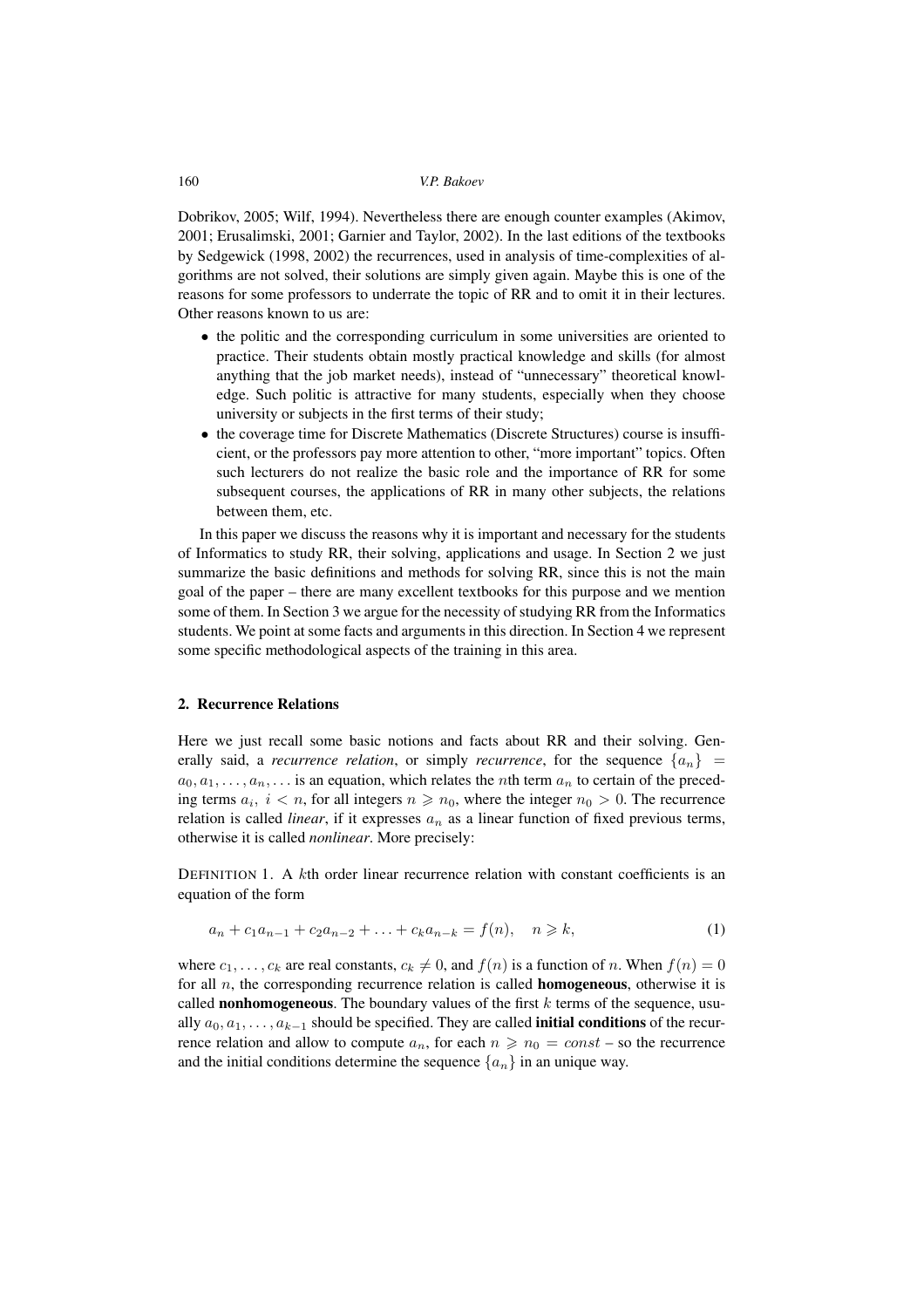Further, *talking about RR we have in mind linear recurrence relation with constant coefficients only*. The well-known recurrence, given as an example in each textbook is  $f_n = f_{n-1} + f_{n-2}$  with initial conditions  $f_0 = 0, f_1 = 1$ . This homogeneous RR defines the sequence of Fibonacci numbers.

### 2.1. *Solving Recurrence Relations*

*To solve a recurrence relation* of the type  $(1)$  means to express  $a_n$  in a closed form as a function of  $n$  and (in case of necessity) the initial conditions. A general method for solving RR is developed, but there are many cases when some simpler methods and techniques can be applied (Anderson J., 2001; Bogart *et al.*, 2006; Cormen *et al.*, 1990; Graham *et al.*, 1998; Grimaldi, 1999; Koshy, 2004), for example:

1) *The substitution method*. This method requires *to guess* the form of solution in accordance with the initial conditions. Then the truth of the guess must be proved by induction, because "mathematical induction is a general way to prove that some statement about the integer *n* is true for all  $n \geq n_0$ " (Graham *et al.*, 1998, pp. 19; Anderson J., 2001; Bogart *et al.*, 2006; etc.). Quite knowledge, wit and experience are necessary in application of this method.

EXAMPLE 1. Let us solve the RR  $a_n = a_{n-1} + n - 1$  with initial condition  $a_1 = 0$ . This nonhomogeneous recurrence represents the number of comparisons needed to sort an array of  $n$  elements by the method bubble sort (or by straight selection); Grimaldi (1999), Koshy (2004). The corresponding algorithm compares each pair of elements and there are  $\binom{n}{2}$  possibilities to choose such pair. It is natural to assume that  $a_n = \binom{n}{2}$  $n.(n-1)/2$ . We note that this formula corresponds to the trivial cases for  $n = 1, 2, 3, 4$ . Its truth can be proved easily by induction on  $n$ . Another, more convenient way to make the same assumption for  $a_n$  is to start from the initial conditions and to substitute as follows:  $a_1 = 0$ ,  $a_2 = a_1 + 1 = 1$ ,  $a_3 = a_2 + 2 = 1 + 2$ ,  $a_4 = a_3 + 3 = 1 + 2 + 3$ , and so on.

EXAMPLE 2. Let us solve the recurrence  $a_n = 2a_{n-1} + 1$  with initial condition  $a_1 = 1$ . It expresses the number of moves of disks, necessary to solve the Tower of Hanoi puzzle<sup>1</sup> for *n* disks. Following the recurrence we calculate:  $a_2 = 2.1 + 1 = 3$ ,  $a_3 = 2.3 + 1 = 7$ ,  $a_4 = 2.7 + 1 = 15$ , etc. So we assume that  $a_n = 2^n - 1$ . The proof of this assumption by induction on  $n$  is trivial.

2) *The iteration method*. This method consists of *iterating (expanding)* the recurrence, step by step, applying it to itself. So the RR converts to summation (sometimes product) of terms depending only on  $n$  and the initial conditions. Afterward techniques for evaluating summations, as these demonstrated in Cormen *et al.* (1990), Graham *et al.* (1998),

<sup>1</sup>Proposed by the French mathematician Edouard Lucas in 1883 for 8 disks. It is based on an old legend about the Tower of Brahma with 64 golden disks on three diamond needles.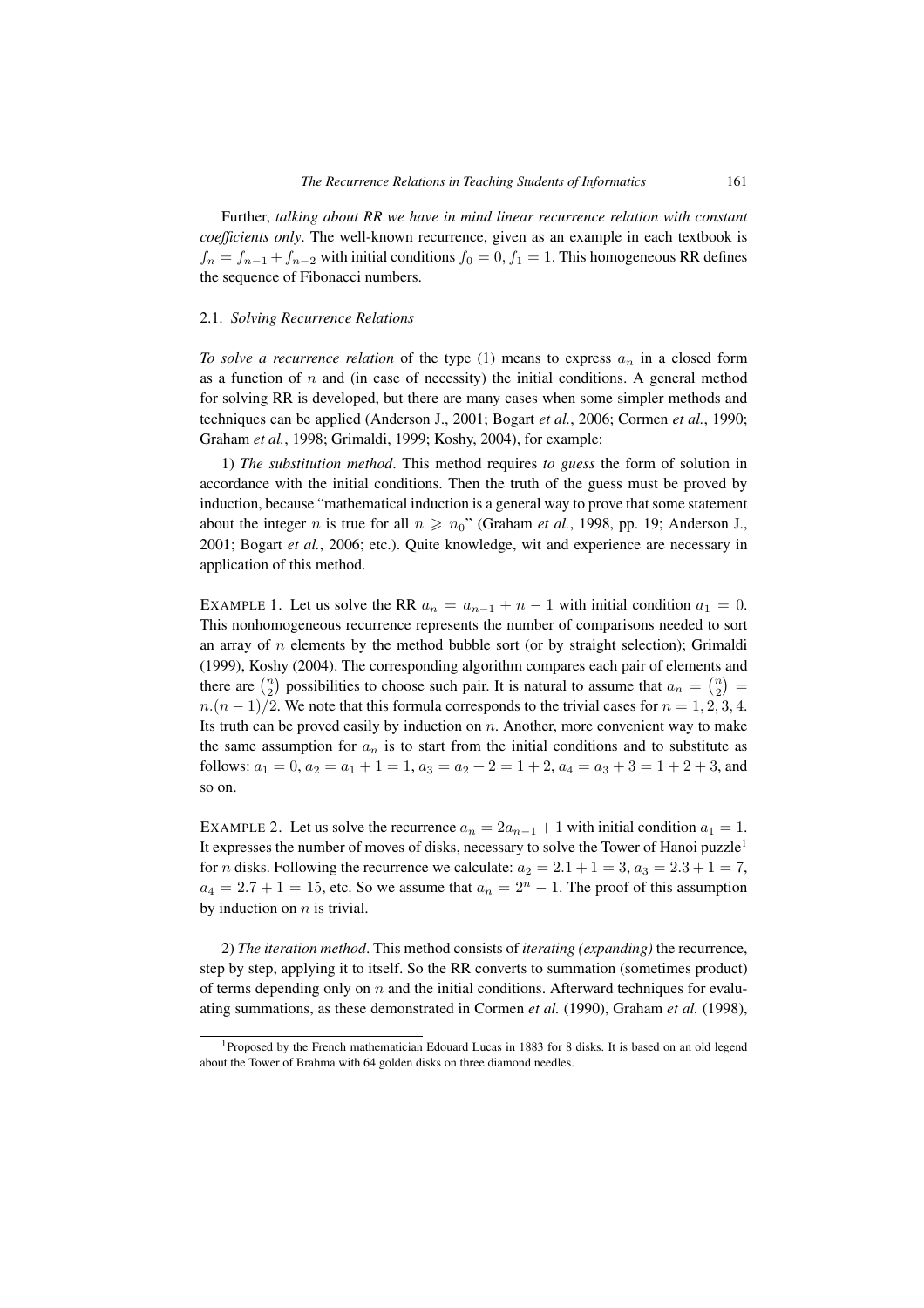Knuth (1969) are used to obtain the solution. Often sums of terms of arithmetic or geometric series are obtained and the corresponding formulas should be known. When this method is applied to some recursive algorithms *"a recursion tree* is a convenient way to visualize what happens when a recurrence is iterated, and it can help organize the algebraic bookkeeping necessary to solve the recurrence" (Cormen *et al.*, 1990, pp. 59);

EXAMPLE 3. Let us solve the recurrence  $a_n = a_{n-1} + n$  with initial condition  $a_0 = 1$ . It represents the maximum number of regions defined by n lines in the plane<sup>2</sup>. The recurrence looks appropriate to guess its solution again (as in Example 1), but we shall apply and illustrate the iteration method instead. We expand ("unfold", "unwind") this recurrence as follows:

$$
a_n = a_{n-1} + n = (a_{n-2} + n - 1) + n = a_{n-2} + (n - 1) + n
$$
  
=  $(a_{n-3} + n - 2) + (n - 1) + n = a_{n-3} + (n - 2) + (n - 1) + n$   
= ... =  $a_0 + 1 + 2 + ... + (n - 1) + n$   
=  $1 + n(n + 1)/2$ .

3) *The master method* is specially developed for solving recurrences which describe the time-complexity of algorithms, obeying to the *"divide-and-conquer"* strategy. These RR have the form  $T(n) = aT(n/b) + f(n)$ , where  $a \ge 1$  and  $b > 1$  are integer constants, and  $f(n)$  is asymptotically positive function. Because their importance, the solutions of this recurrence and the cases when they exist are formulated in special theorems in Bogart *et al.* (2006), Koshy (2004), Rosen (1998), Rosen *et al.* (2000), "The master theorem" (Cormen *et al.*, 1990).

4) *The general method* gives the solution of a homogeneous RR of the type (1) by the following classical theorem (Anderson J., 2001; Chen, 1992; Koshy, 2004; Manev, 2007; Rosen, 1998; etc.).

#### **Theorem 1.** *Let*

$$
a_n + c_1 a_{n-1} + c_2 a_{n-2} + \ldots + c_k a_{n-k} = 0 \tag{2}
$$

*be a* k*th order linear homogeneous recurrence relation with constant coefficients and initial conditions*  $a_0, a_1, \ldots, a_{k-1}$ *. The associated with it characteristic equation is* 

$$
x^{k} + c_{1}x^{k-1} + c_{2}x^{k-2} + \ldots + c_{k-1}x + c_{k} = 0.
$$
 (3)

Let the equation (3) has generally *s* distinct roots  $\alpha_1, \alpha_2, \ldots, \alpha_s$  *(complex in the general case*), where  $\alpha_i$  has multiplicity  $m_i$ ,  $i = 1, 2, \ldots, s$ , and  $m_1 + m_2 + \ldots + m_s = k$ . Then *the solution of the recurrence relation* (2) *is:*  $a_n = \sum$  $i=1$  $P_i(n).\alpha_i^n$ , where  $P_i(n)$  is a poly*nomial of n, of degree*  $(m_i - 1)$  *and having undetermined coefficients, for*  $i = 1, 2, ..., s$ *.* 

<sup>&</sup>lt;sup>2</sup>The first who solved this problem is the Swiss mathematician Jacob Steiner in 1826.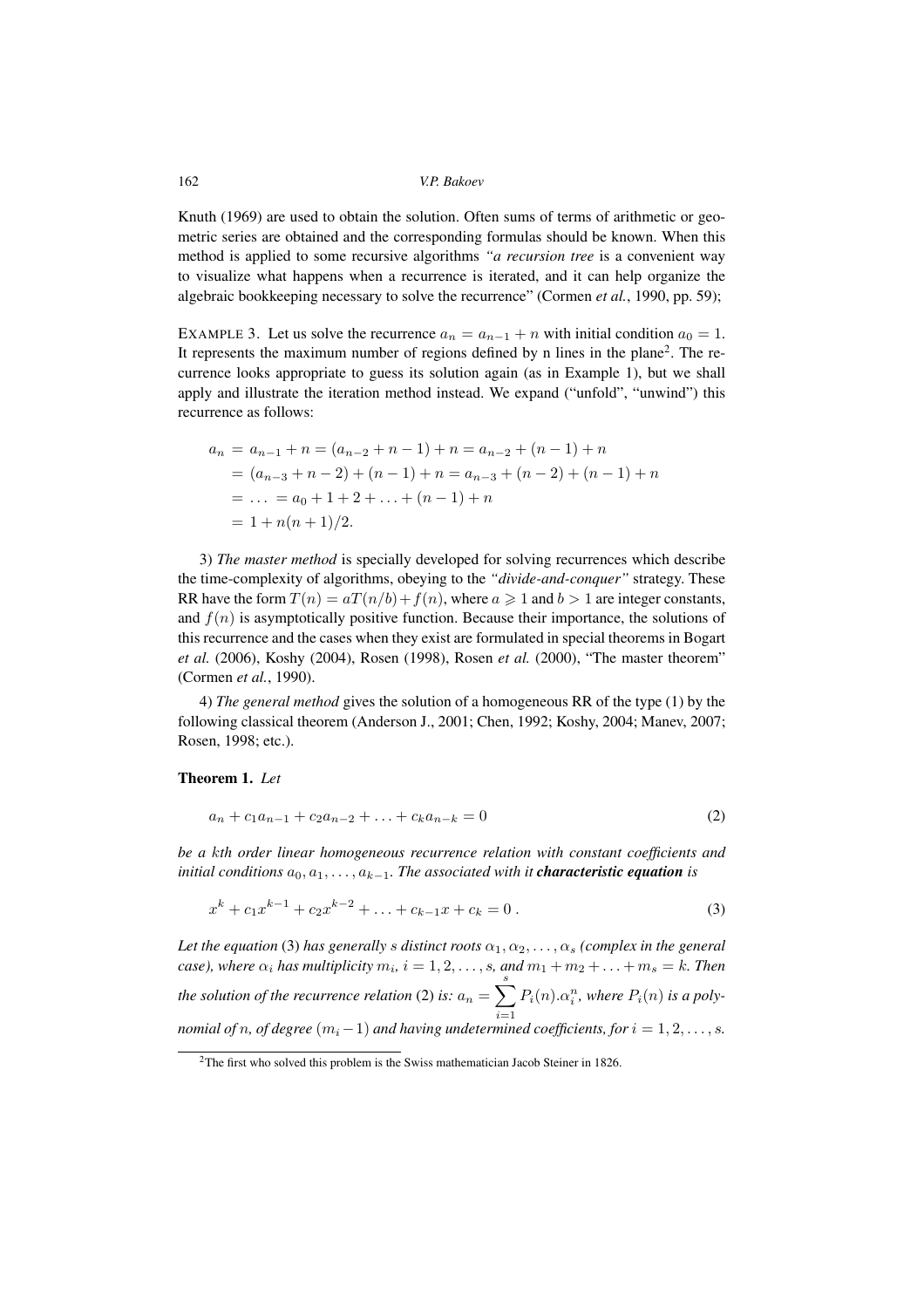*The polynomials*  $P_i(n)$ ,  $i = 1, \ldots, s$ , have k undetermined coefficients generally, which *are determined in an unique way by the initial conditions.*

The solutions of the nonhomogeneous RR are determined by the following theorem (Grimaldi, 1999; Koshy, 2004; Manev, 2007; Rosen, 1998).

# **Theorem 2.** *Let*

$$
a_n + c_1 a_{n-1} + c_2 a_{n-2} + \ldots + c_k a_{n-k} = f(n)
$$
\n<sup>(4)</sup>

*be a* k*th order linear nonhomogeneous recurrence relation with constant coefficients, initial conditions*  $a_0, a_1, \ldots, a_{k-1}$ *, and*  $f(n)$  *is not identically zero. Then the general solution of* (4) *is:*

$$
a_n = a_n^{(h)} + a_n^{(p)},
$$

*where*  $a_n^{(h)}$  is a general solution of the associated homogeneous RR (given by Theorem 1), *and*  $a_n^{(p)}$  is a particular solution of the nonhomogeneous RR (4).

The form of the particular solution  $a_n^{(p)}$  depends on  $f(n)$ . A general algorithm for solving an arbitrary recurrence of the type (4) does not exist (Koshy, 2004), but there are two special cases:

i) if  $f(n) = b \cdot \alpha^n$ , b and  $\alpha$  are constants, then

$$
a_n^{(p)} = c.n.(n + 1) \cdots (n + m - 1) . \alpha^n,
$$

where m denotes the multiplicity of  $\alpha$  as a root of the characteristic equation and c is a constant. If  $\alpha$  is not a root of the characteristic equation, then  $m = 0$  and therefore  $a_n^{(p)} = c \cdot \alpha^n$ . The constant c is determined by substitution  $a_n^{(p)}$  into the given recurrence;

ii) if  $f(n) = Q(n)$ , where  $Q(n)$  is a polynomial of n of degree d, then  $a_n^{(p)}$  has the form  $a_n^{(p)} = n^m P(n)$ . Here m denotes the multiplicity of the integer 1 as a root of the characteristic equation ( $m = 0$  when 1 is not a root), and  $P(n)$  is a polynomial of n of degree d, having undetermined coefficient. They are determined by substitution  $a_n^{(p)}$  into the given recurrence.

More general case, which unites (like linear combinations) the considered cases, i.e.,  $f(n) = b_1^n Q_1(n) + \ldots + b_m^n Q_m(n)$ , is considered in Manev (2007). Here  $b_i$  are distinct constants and  $Q_i(n)$  are polynomials of n of degree  $(d_i - 1), i = 1, 2, \ldots, m$ . If we denote  $\alpha_{k+i} = b_i$ ,  $i = 1, \ldots, m$ , and we consider it as a root of multiplicity  $d_i$ of the characteristic equation, then the solution of such recurrence gets the form of homogeneous one, given in Theorem 1. Then, excepting the given initial conditions, more  $d_1 + \ldots + d_m$  initial conditions have to be computed by using the given recurrence. Thus the solving of such type nonhomogeneous RR reduces to solving of homogeneous one.

Another cases for the type of  $f(n)$  and the form of  $a_n^{(p)}$ , which have to be look for, are given in Grimaldi (1999), Rosen (1998), Rosen *et al.* (2000).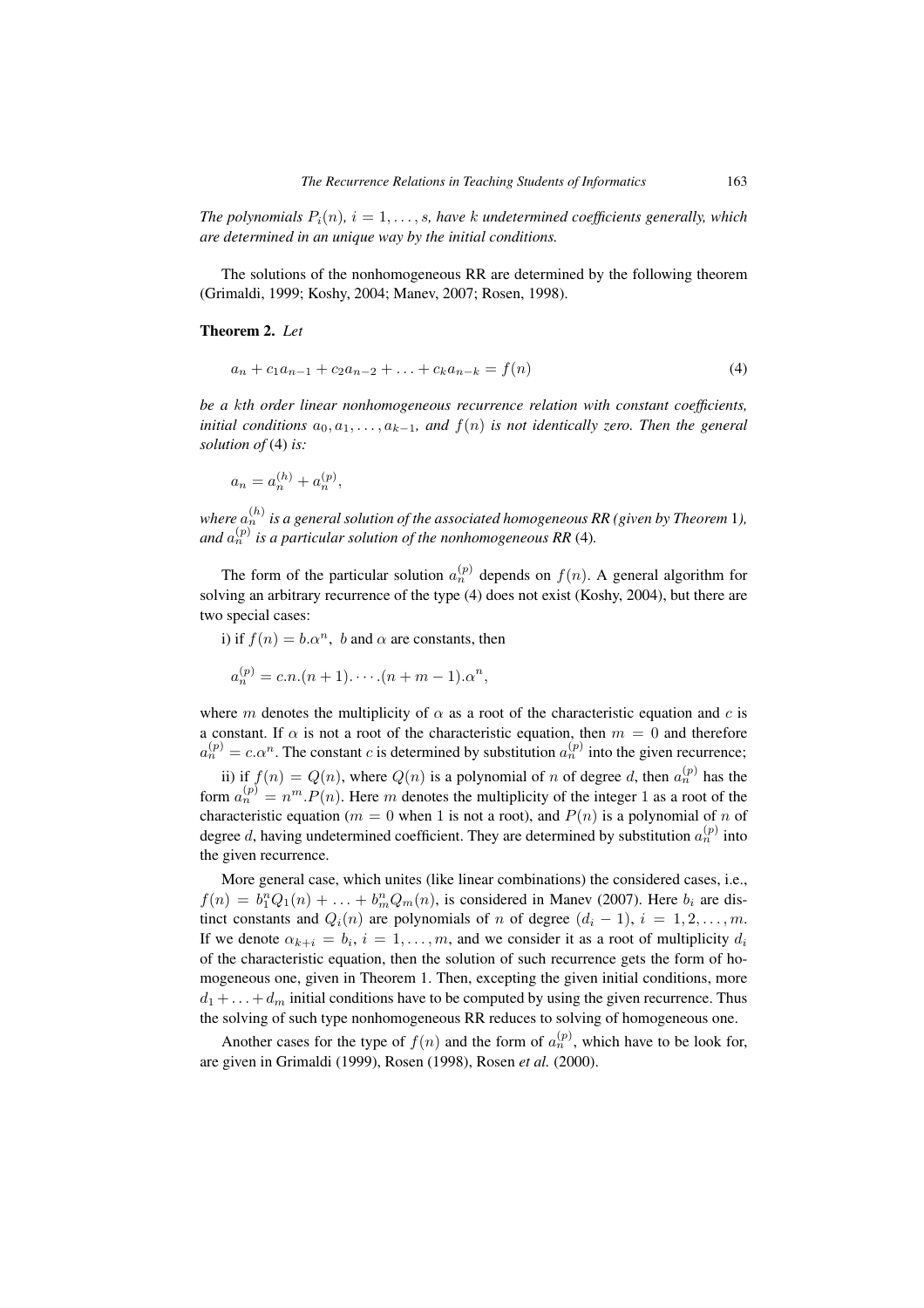Finally we note that after the particular solution is obtained, we use the initial conditions to determine the undetermined coefficients in  $a_n^{(h)}$ , i.e., they are determined in the end.

Another methods for solving recurrences are based on *generating functions*, *difference sequences* (also called sequences of differences); *the annihilator method*, etc. (Cameron, 1994; Chen, 1992; Graham *et al.*, 1998; Koshy, 2004; Merris, 2003; Rosen, 1998; Rosen *et al.*, 2000).

EXAMPLE 4. Let us solve the recurrence  $a_n = a_{n-1} + n^2$  with initial condition  $a_1 = 1$ . It represents the number of all squares in a square grid of dimension n. We rewrite it as  $a_n$  $a_{n-1} = n^2$ . Its characteristic equation  $x-1=0$  has a root  $x = 1$  of multiplicity 1. So the solution of the homogeneous recurrence is  $a_n^{(h)} = d \cdot 1^n$ , where  $d = const$ . As we have noted in the second case, the particular solution has the form  $a_n^{(p)} = n^1.(an^2 + bn + c)$ . By substitution of  $a^{(p)}$  in the recurrence we obtain:

$$
an^3 + bn^2 + cn - a(n-1)^3 - b(n-1)^2 - c(n-1) = n^2,
$$
  

$$
an^3 + bn^2 + cn - an^3 + 3an^2 - 3an + a - bn^2 + 2bn - b - cn + c = n^2,
$$
  

$$
3an^2 - 3an + a + 2bn - b + c = n^2.
$$

We equalize the coefficients of equal degrees of  $n$  in the both sides of last equality and so we obtain:

$$
3a = 1 \Rightarrow a = 1/3,
$$
  

$$
-3a + 2b = 0 \Rightarrow -1 + 2b = 0 \Rightarrow b = 1/2,
$$
  

$$
a - b + c = 0 \Rightarrow c = b - a = 1/6.
$$

Hence  $a_n^{(p)} = n^3/3 + n^2/2 + n/6 = (2n^3 + 3n^2 + n)/6 = n(n+1)(2n+1)/6$  and so the solution of the nonhomogeneous recurrence is  $a_n = d + n(n + 1)(2n + 1)/6$ . We use the initial condition:  $1 = a_1 = d + 1 \Rightarrow d = 0$  and therefore  $a_n = n(n + 1)(2n + 1)/6$ .

# **3. Why the Students of Informatics Need to Study Recurrence Relations**

We can give many arguments about the necessity, importance and benefit of studying the recurrence relations and their solving by the Informatics students. The most important among them are:

1) *The recurrences are very powerful tool* (sometimes an unique one) for solving many counting problems, where it is difficult (or impossible) to count the objects by using the known combinatorial techniques. So the RR and their solving are important and useful complement to the knowledge in Combinatorics and thence in Probability theory and Statistics. Not by chance the topic of recurrences and their solving takes an important place in the known books in Combinatorics (for example, Cameron (1994),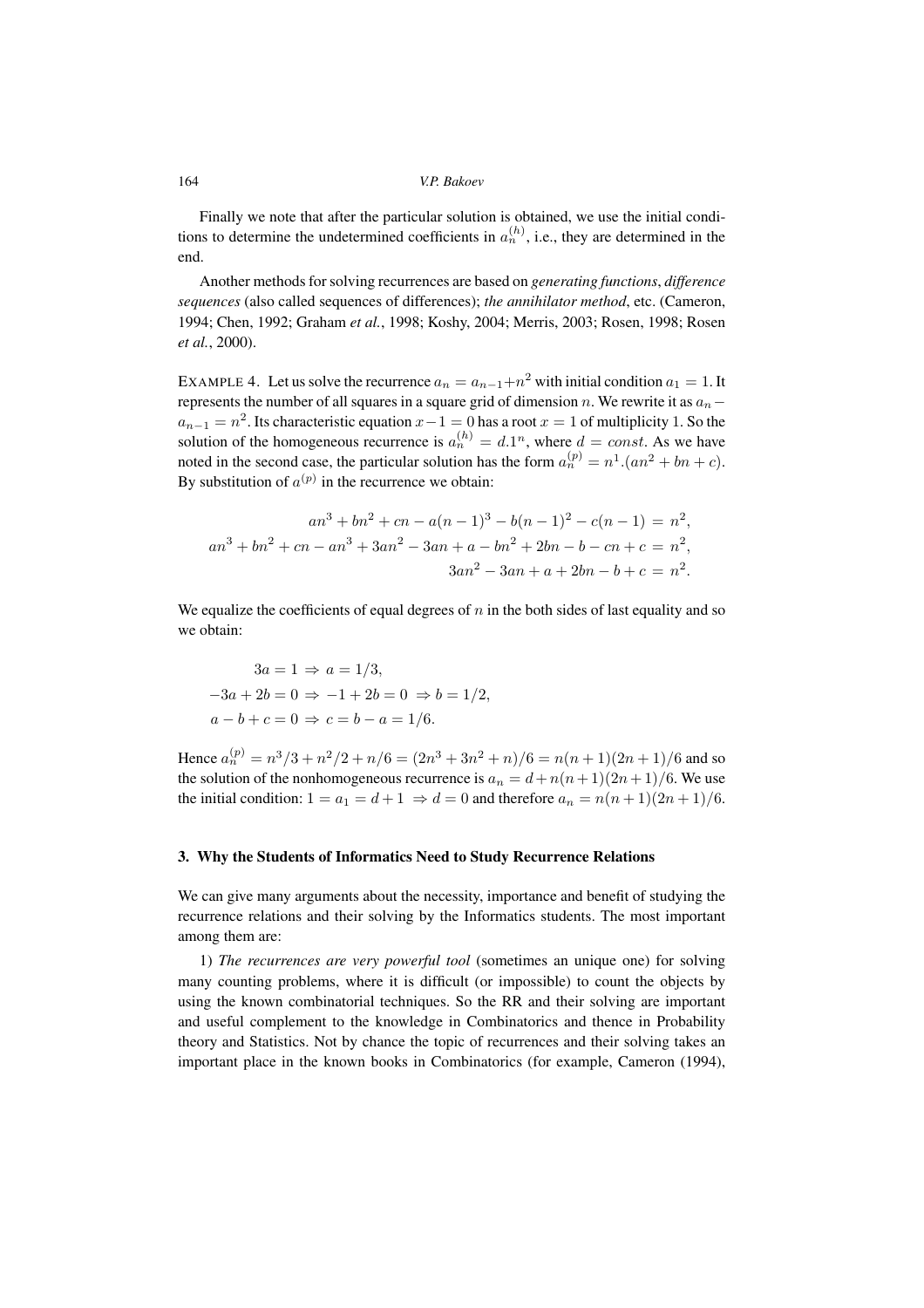Comtet (1974), Graham *et al.* (1998), Hall (1967), Merris (2003), Reingold *et al.* (1977), Vilenkin *et al.* (2006), etc.).

2) *The recurrences are connected directly with the recursion*, as their names prompts. Less or more, the RR are used in teaching recursion to students and they are considered together in some textbooks (Bogart *et al.*, 2006; Koshy, 2004; Rosen, 1998; Wilf, 1994). The recursive computing of  $n!$ , the *n*th Fibonacci number, etc. are classic examples in creating recursive functions in each textbook on programming. These functions are built on the corresponding recurrences (i.e., recursive definitions) in a most natural way. So they can be used in explanation the execution of recursion and also the *inherent key steps*, which it performs: forward steps, reaching the basic case (bottom) of the recursion and backward steps (optional in some recursions). For example, the recursive calls are determined by the corresponding recurrence and the forward steps correspond to expanding the terms of the recurrence as in the iteration method (but it happens automatically, by pushing stack frames in the program stack). The initial conditions serve as a basic case of the recursion. The backward steps correspond to computing in an inductive manner – starting from the initial conditions, if all terms up to the  $(n - 1)$ st are computed, then the nth term will be computed (the topic "recursion and iteration" is important and extensive, so it needs more attention). The example with the Fibonacci numbers is a classic one for *ineffective recursion*. The most convenient way to illustrate and to explain why this recursion is ineffective is by using the corresponding recursion tree (Cormen *et al.*, 1990). By it for the efficiency of similar function we can conclude: "Let a recurrence of type (1) of order  $k > 1$  and its initial conditions be given. A recursive function, which computes the nth term of the corresponding sequence by recursive calls of itself for each term in the recurrence is ineffective". Here is the place to mention two known techniques for avoiding the ineffective recursion: *memoization* (when some value is computed, it is stored in an array to be used every time when the recursion tries to compute it again) and *replacement of recursion by iteration and using a stack in case of necessity* (i.e., applying the bottom-up approach).

3) *The recurrences are used in the analysis of complexity of algorithms*, mostly recursive. As we mentioned above, the recurrences and the recursion trees are appropriate, powerful and unique tools for investigation the time-complexity of algorithms, based on a strategy "divide-and-conquer".

4) *The recurrences are in the foundations of the "dynamic-programming" strategy* and we underline the importance of this fact. The second step of the paradigm of this strategy is "Recursively define the value of an optimal solution" (Cormen *et al.*, 1990), which means to derive the corresponding recurrence and to prove its correctness. The third step is "Computing the value of an optimal solution in a bottom-up fashion", since the key ingredient, which the optimization problem should have for dynamic programming to be applicable is *overlapping subproblems*. This means ineffective recursion, which should be avoided.

5) *The ability to solve recurrences implies more effective solutions* of many problems, related to RR. Often the solutions are formulas in a closed form and so they have computational complexities of constant type – in a contrast to recursive or iterative computations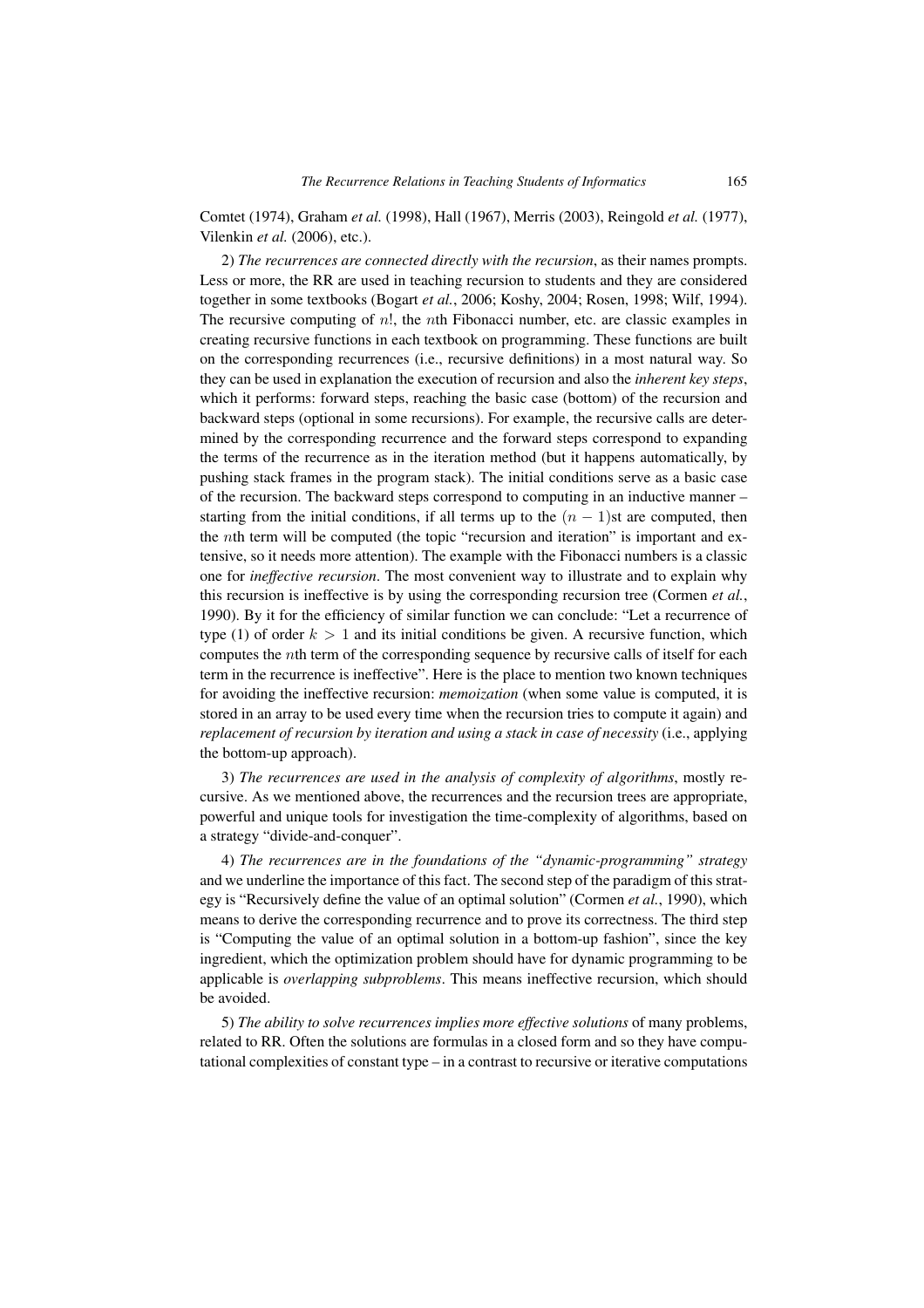following formula (1). Often this fact is used in problems, given in competitions (tournaments, Olympiads) in programming. It also helps to improve the efficiency of some algorithms, based on dynamic programming.

6) *Knowing the linear RR with constant coefficients is a starting point for studying other recurrences*. For example, such recurrences are the recurrence tables (except the known Pascal's and Stirling's triangle, such tables appear in dynamic programming), RR with coefficients, which are not constant (as in the Catalan's numbers), the numbers of Stirling, Bell, Euler, Bernoulli, etc. Such recurrences and techniques for solving them are considered in Bakoev (2004), Cameron (1994), Graham *et al.* (1998), Rosen (1998), Rosen *et al.* (2000).

7) It is important to point some facts from *Computer Science Curriculum 2008: An Interim Revision of CS 2001*, a joint task of the ACM and IEEE Computer Society (ACM and IEEE Computer Society, 2008). It is not necessary to comment, we just cite the program in:

- *Discrete Structures (DS), Basic of counting* contains parts: "Arithmetic and geometric progressions", "Fibonacci numbers", "Solving recurrence relations" and "The Master theorem". Three of all four learning objectives are: "State the definition of the Master theorem", "Solve a variety of basic recurrence equations" and "Analyze a problem to create relevant recurrence equations or to identify important counting questions";
- *Programming Fundamentals (PF), Recursion* includes the topics: "The concept of recursion", "Recursive mathematical functions", "Simple recursive functions", "Divide-and-conquer strategies" and "Recursive backtracking". Among the learning objectives are: "Identify the base case and the general case of a recursively defined problem", "Compare iterative and recursive solutions for elementary problems such as factorial" and "Describe the divide-and-conquer approach";
- *Algorithms and Complexity (AL), Basic Analysis* contains the topic "Using recurrence relations to analyze recursive algorithms", and some of the learning objectives are: "Deduce recurrence relations that describe the time complexity of recursively defined algorithms" and "Solve elementary recurrence relations", and so on.

So we conclude that the RR and their solving are significant not only to themselves, they are also an important link between many subjects in teaching the students of Informatics – for example Combinatorics, Probability theory and Statistics, Programming, Algorithms and Data Structures, Complexity of Algorithms, Training for Competitions in Programming, Numerical Methods (because of the relation with the difference sequences (Merris, 2003; Rosen, 1998)), and even Differential Equations (because of the analogy in solving RR and linear differential equations (Cameron, 1994; Rosen *et al.*, 2000; Wilf, 1994)). The theory of RR and their solving is not an unmeaning mathematical one, without real applications. Contrariwise, this theory helps, explains and stays in the base of many subjects in the area of Informatics. The core of this theory is not large (as we have seen above) and it is not too hard for the students. So we consider that *studying the recurrences by the students of Informatics is justified and necessary*. Hence we can call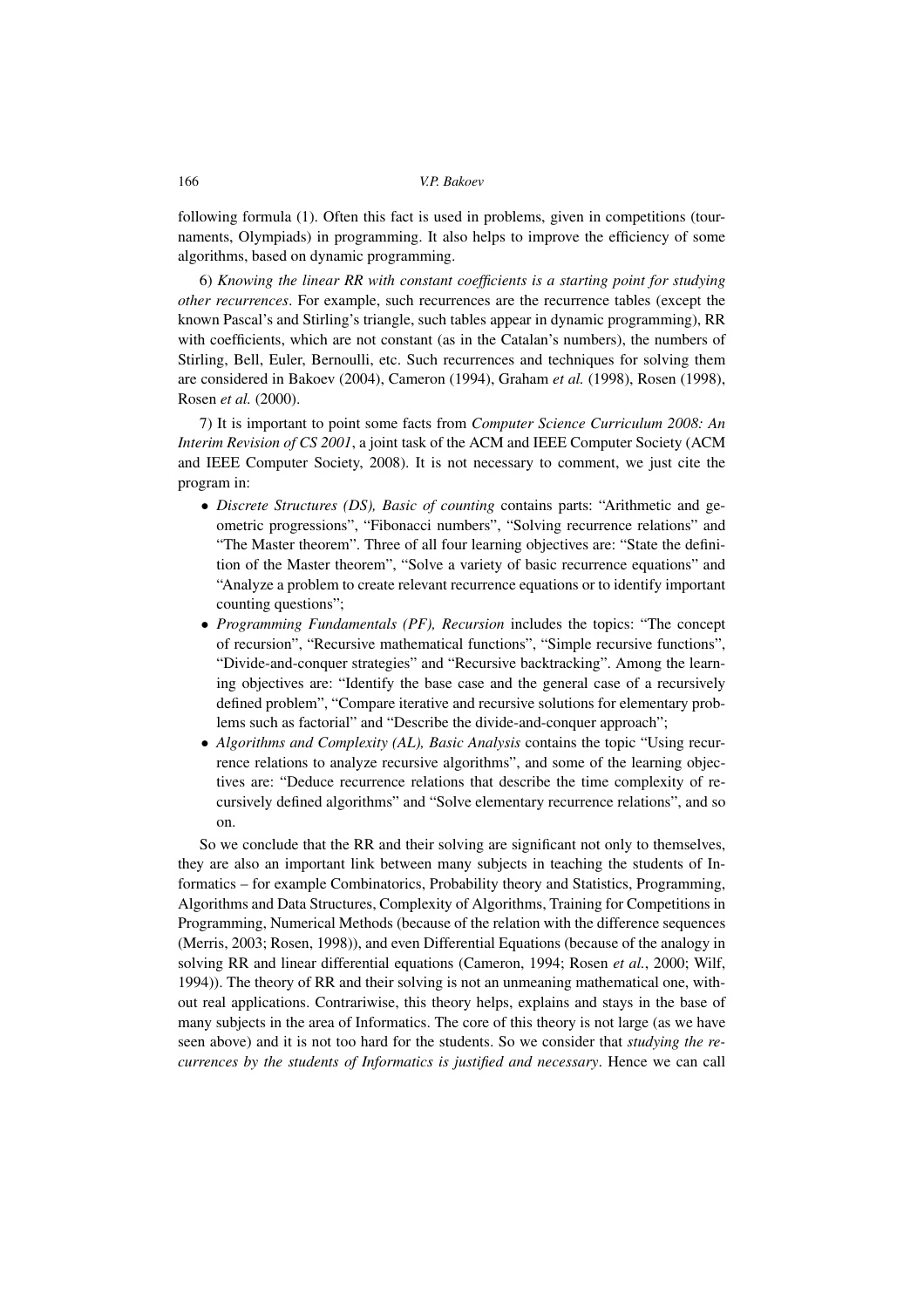our attention to the question "*How to teach recurrences so that the students realize their importance and become motivated to study them*?".

#### **4. How to Teach Recurrences to the Informatics Students**

Here we do not consider the common methodical treatments in teaching Mathematics and Informatics, we focus our attention on the particular and specific formulations in teaching recurrences to students of Informatics. We note, that the arguments represented in the previous section give some of the possible answers to the question. We shall add to them the following:

1) *The topic of recurrences should be taught in relation to other subjects*, pointing to the links between them and to the applications in them. On the other hand, the professors in subjects mentioned above can demonstrate why and how they use recurrences in the context of the relationship between the subjects;

2) *Only suitable textbooks should be used*, where the topic of recurrences is wellrepresented – consequently, systematically, with many and well-chosen examples and problems – as in the textbooks in Discrete Mathematics (Anderson I., 2001; Grimaldi, 1999; Koshy, 2004; Rosen, 1998), the textbooks in Algorithms and Data Structures (Cormen *et al.*, 1990; Nakov and Dobrikov, 2005), the textbooks in Combinatorics (Cameron, 1994; Graham *et al.*, 1998; Merris, 2003; Vilenkin *et al.*, 2006), etc. There are examples in the opposite direction – the textbooks, which just touch the topic, where only problems of the type "Solve the recurrence ..." are given. They develop technique and skills for solving hard recurrences only (of higher order, with complex roots, etc.), they do not contain even one problem to draw up a recurrence. So the students can not realize the meaning, applications and benefit of the recurrences;

3) *The problems for development technical skills for solving recurrences should be followed by problems for drawing up a recurrence and thereafter its solving*. It is important for the students to know, that "problems that require an answer depending on the integer n, where the solution to the problem for a given size n can be related to one or more cases of the problem for smaller sizes" should be solved by recurrences (Rosen *et al.*, 2000);

4) *The problems, which need to draw up a recurrence and thereafter to solve it* can be solved by the following *inductive scheme:*

- according to the integer parameter n we denote by  $a_n$  the number of objects which we have to count. For these values of  $n$ , which give meaning to the problem we consider the corresponding sequence, looking for a recurrence for  $a_n$ ;
- we compute the initial conditions, i.e., the first terms of the sequence, for which the problem has a meaning;
- inductive suggestion we assume that all terms of the sequence to  $a_{n-1}$  inclusive, are known to us;
- we express the relation between  $a_n$  and the previous terms of the sequence and prove the derived recurrence. Often we reason as follows: "We have (we have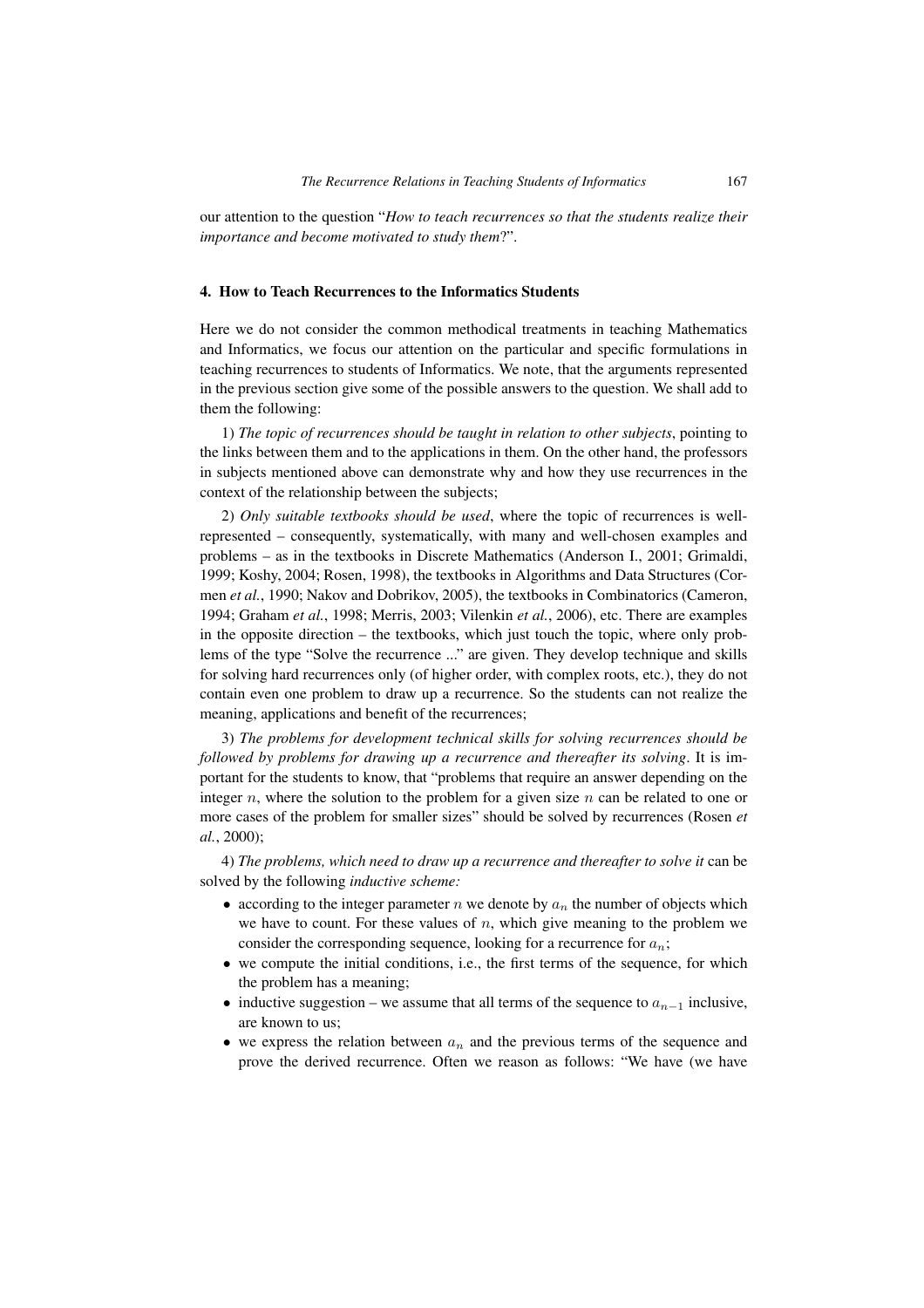placed, we have drawn, etc.)  $n - 1$  elements. They form  $a_{n-1}$  objects of the type which we look for and, in accordance with the inductive suggestion, we know  $a_{n-1}$ . We add (we place, we draw, etc.) the *n*th element. How the number of objects which we look for is changed (increases)?". Once more we note that our *arguments in deriving the recurrence should have a form of proof*. We check whether the recurrence satisfies the initial conditions;

• we solve the obtained recurrence and check the solution.

The recurrences in the considered examples are obtained in this way. We recommend the students to master these steps and their application in solving such problems. We explicitly note that *the formation of such manner of thinking and mastering the technique for solving similar problems help the students in a crucial degree in creating algorithms, based on the dynamic-programing strategy*. The known to us textbooks do not pay the necessary attention to this important fact;

5) It is relevant to use in teaching *a classification of the problems, which need to draw up a recurrence and thereafter to solve it*. Many classifications are possible and each of them should help the recognition of the problems in order to solve them easily. We can consider as a successful each classification which helps the students in solving such problems and in mastering the topic of recurrences, generally. The classification of the problems, which need to draw up a recurrence and thereafter to solve it is a complex topic, it has many aspects and can be a subject of another study. To get an idea of this we just mention some of the many criteria, which can be used in classification:

- *the order of the obtained recurrence*;
- *the type of the obtained recurrence* linear or nonlinear, homogeneous or nonhomogeneous, with constant coefficients or not, etc.;
- *the area, which the problem concerns* for example, finances (problems for computing compound interest on deposits and credits), biology (problems for computing growth of populations), geometry (problems for counting figures), number theory (counting partitions or compositions of integers), etc.;
- *what should be determined* a certain (*nth*) term of a sequence, or a sum of some (or all) terms of a given sequence, or the number of all sequences of a certain type;
- *the text of the problem contains characteristic keywords*, which require a specific manner of thinking, or prompt for certain recurrences or fundamental problems – for example, *to have no two consecutive equal elements*; or *to contain odd/even number of certain elements*, etc.;
- *problems for counting in recursively/inductively defined figures* in fractal figures, or self-similar figures, etc., as in Koshy (2004), Rosen (1998);
- *counting problems, related to polygonal (figurate) numbers*, as in Bakoev (2004), Koshy (2004), Rosen (1998), etc.

6) *The meaning, which some sequences have is very important aspect in studying recurrences*. The same sequence can have many interpretations. This fact and the topic of recurrences help in a higher degree to introduce to the students *The On-Line Encyclopedia of Integer Sequences* (OEIS), Sloane (2009). This site is maintained by N.J.A. Sloane and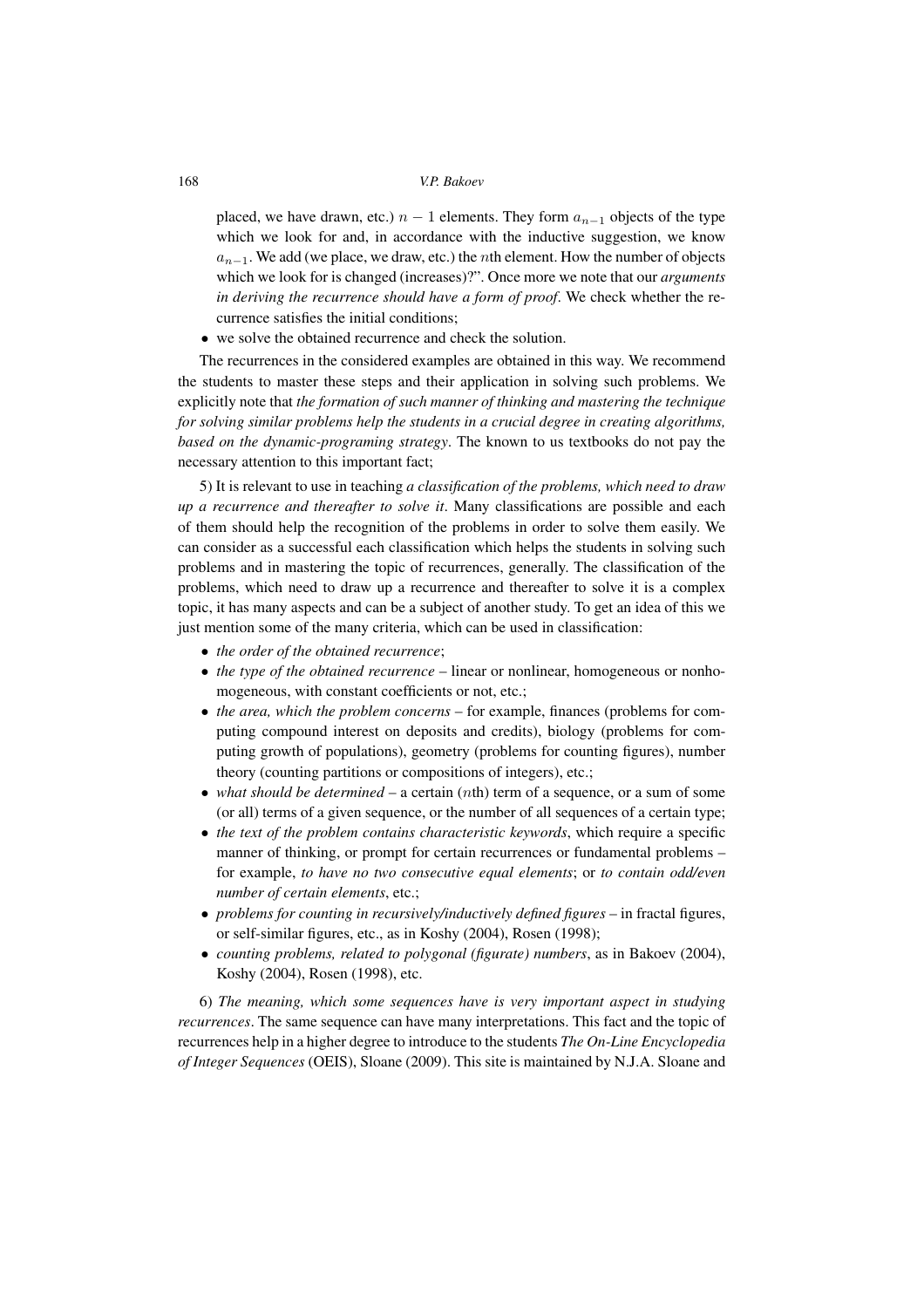offers many interesting possibilities. The most important among them are: searching (by sequence, i.e., by its few consecutive terms, by word, by author, by sequence number, by keywords, etc.) and contribution to OEIS – to add comments, notes, formulas, program code, etc. to existing sequences, or to add new sequences. At the beginning of August 2010 the data-base of OEIS contains information about more than 178000 sequences. For example, the sequence in Example 4: 1, 5, 14, 30, 55, 91, 140, 204, 285,  $\dots$  has a number A000330 in OEIS and it is represented as "Square pyramidal numbers". Except this, about 20 comments, meanings, interpretations, etc. of it and its terms are given additionally. Many references, links, citations, formulas, program code, etc. are also given.

# **5. Conclusions**

Here we discussed some aspects of teaching the topic "Recurrence relations" and its studying by students of Informatics. We also shared the most important of our opinions, conceptions and experience in teaching recurrences to the students. Of course, many other aspects, arguments and points of view can be added, a full pedagogical investigation can also be done. We hope, that the given arguments and facts are enough to aid the professors in teaching, as well as to motivate the students – about necessity, importance, applications and the ways of usage – in studying the recurrences.

We also hope that the considered topics can be useful to the teachers in the high schools, where Mathematics and Informatics are studied intensively. For example, when the arithmetic and geometric series are studied, it is possible to represent some appropriate first-order recurrences and to explain the relations between them. As an application of solving square equations it is worth to represent second-order recurrences and to solve some of them. We consider, that recurrences of first and second order can be used and applied successfully in training school-teams for competitions in Mathematics or Informatics.

# **References**

ACM and IEEE Computer Society (2008). *Computer Science Curriculum 2008: An Interim Revision of CS 2001*. Accessible at http://www.acm.org/education/curricula-recommendations.

Aho, A.V., Hopcroft, J.E., Ullman, J.D. (1974). *The Design and Analysis of Computer Algorithms*. Addison-Wesley.

Akimov, O.E. (2001). *Discrete Mathematics. Logic, Groups, Graphs*. Laboratoriya bazovih znanii, Moskow (in Russian).

Anderson, I. (2001). *A First Course in Discrete Mathematics*. Springer-Verlag, London.

Anderson, J. (2001). *Discrete Mathematics with Combinatorics*. Prentice-Hall, New Jersey.

Bakoev, V. (2004). Algorithmic approach to counting of certain types m-ary partitions. *Discrete Mathematics*, 275, 17–41.

Bogart, K., Stein, Cl., Drysdale, R. (2006). *Discrete Mathematics for Computer Science*. Springer.

Cameron, P.J. (1994). *Combinatorics: Topics, Techniques, Algorithms*. Cambridge Univ. Press.

Chen, W.W.L. (1992). *Discrete Mathematics*. With Macquarie University, Free online book.

Comtet, L. (1974). *Advanced Combinatorics. The Art of Finite and Infinite Expansions*. Revised and enlarged D. Reidel (Ed.) Publ. Co., Dordrecht-Holland/Boston-USA.